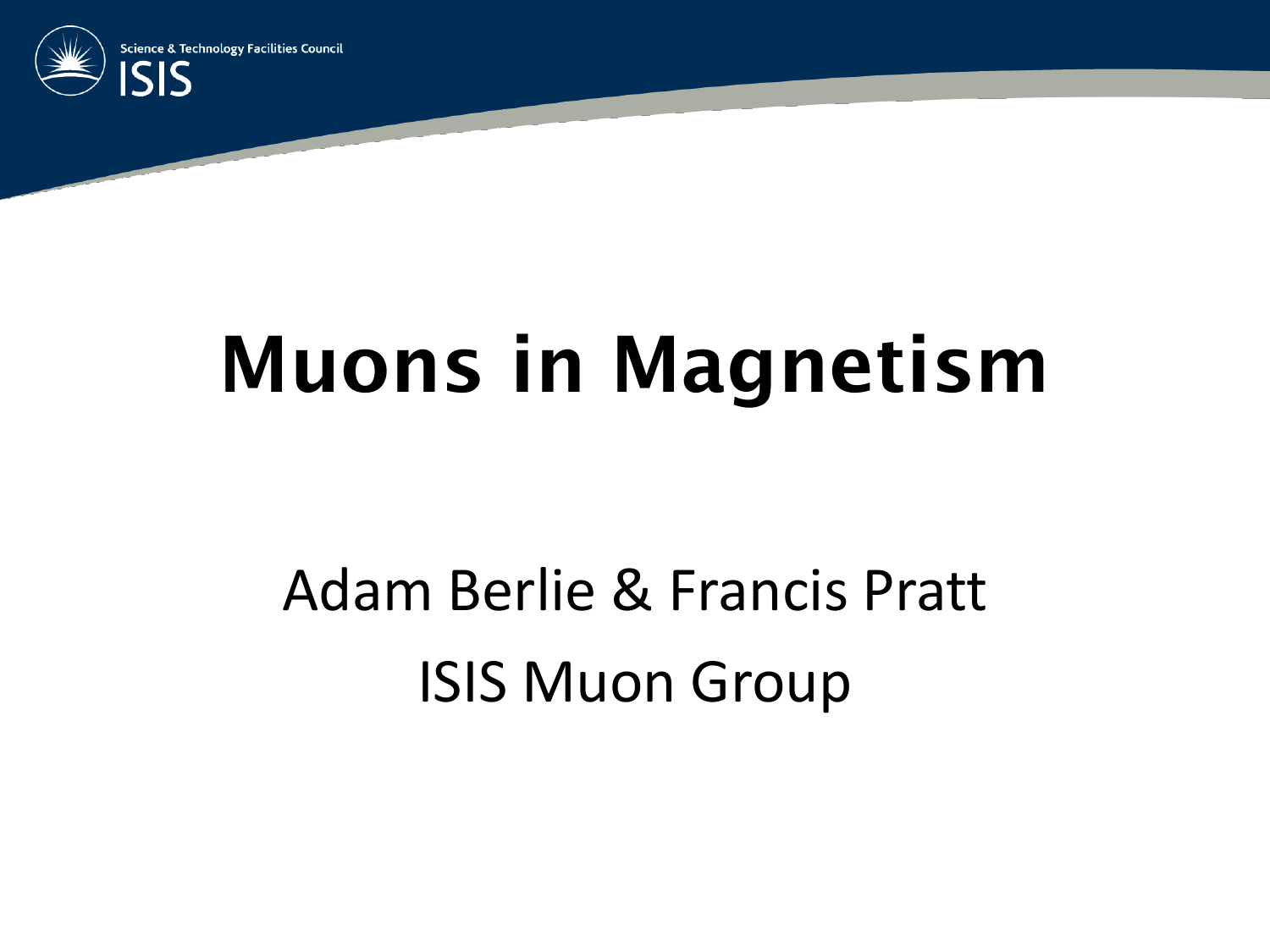## Local Magnetic Probe

The muon responds to static and dynamic local magnetic fields at the muon site with contributions from

- 1) Electronic spins: Dipolar and hyperfine coupling to the muon
- 2) Nuclear spins: Weak dipolar coupling to the muon

Magnetic dipolar coupling: 
$$
B_{\text{dip}}(\mathbf{r}_{\mu}) = \frac{\mu_0}{4\pi} \sum_{i} \frac{3(\mathbf{m}_i \cdot \hat{\mathbf{r}}_{i\mu})\hat{\mathbf{r}}_{i\mu} - \mathbf{m}_i}{|\mathbf{r}_{\mu} - \mathbf{r}_i|^3}
$$

Fermi contact hyperfine coupling:  $A = \frac{2\mu_0}{3} \gamma_\mu \gamma_e \rho(\mathbf{r}_\mu)$ 

Scaling ratio electronic to nuclear:

 $\mu_{\rm B}/\mu_{\rm N} = m_{\rm e}/m_{\rm p} = 1835$ 



cience & Technology Facilities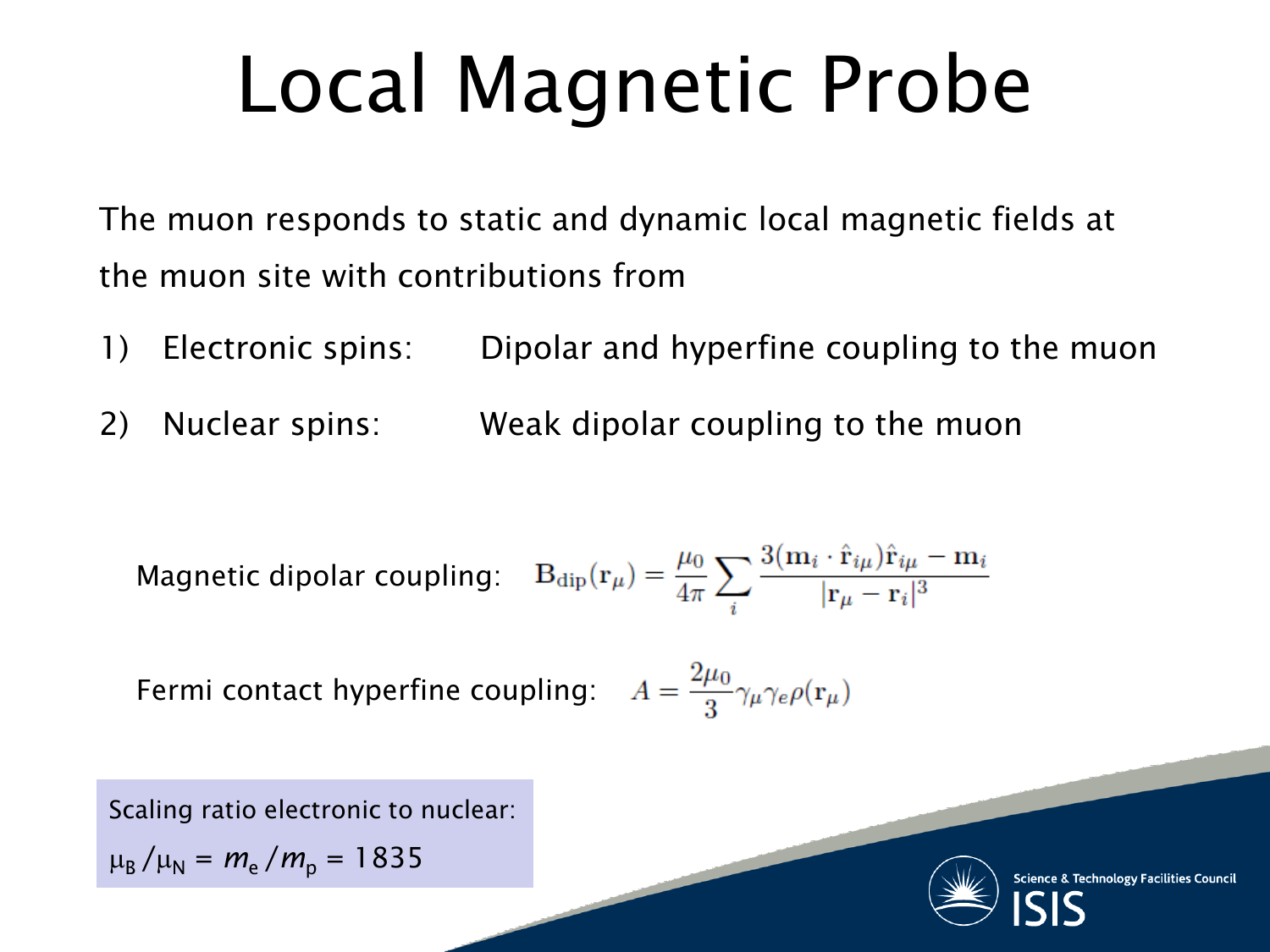# What makes  $\mu$ SR appealing for magnetism?

- $\cdot$   $\mu^{+}$  is a local sensitive probe
- You can study weak moment system
- Can study dilute magnetism
- True ZF measurements important for critical behaviour
	- $\triangleright$  Measure critical exponents
- Pick apart both static and dynamic magnetic behaviours
- You are looking at the MHz time range
	- $\triangleright$  AC susceptibility tends to be slower
	- $\triangleright$  Neutron scattering is faster
	- $\triangleright$  NMR varies but can be kHz

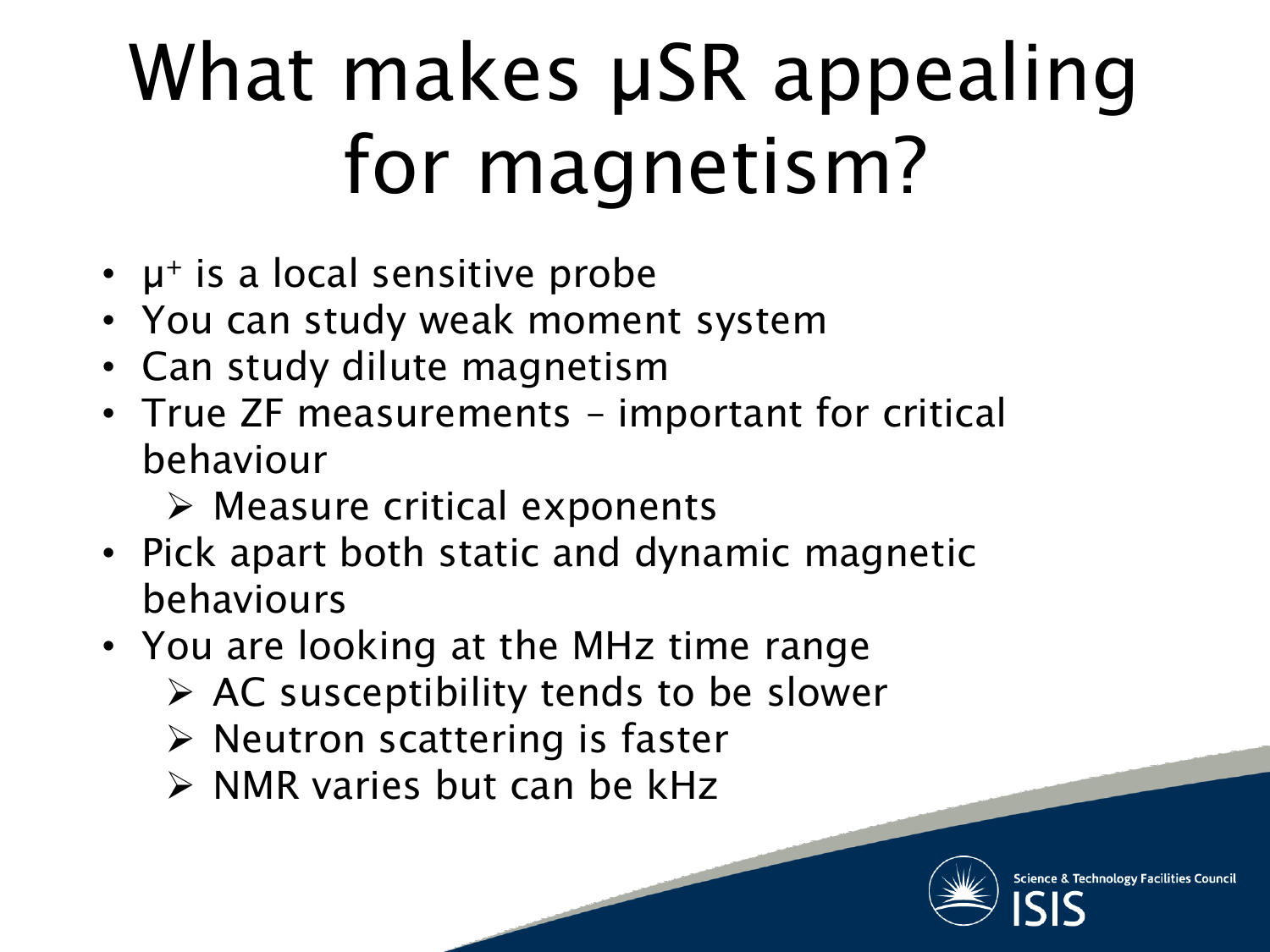### Magnetic Transitions



time in  $\mu$ s



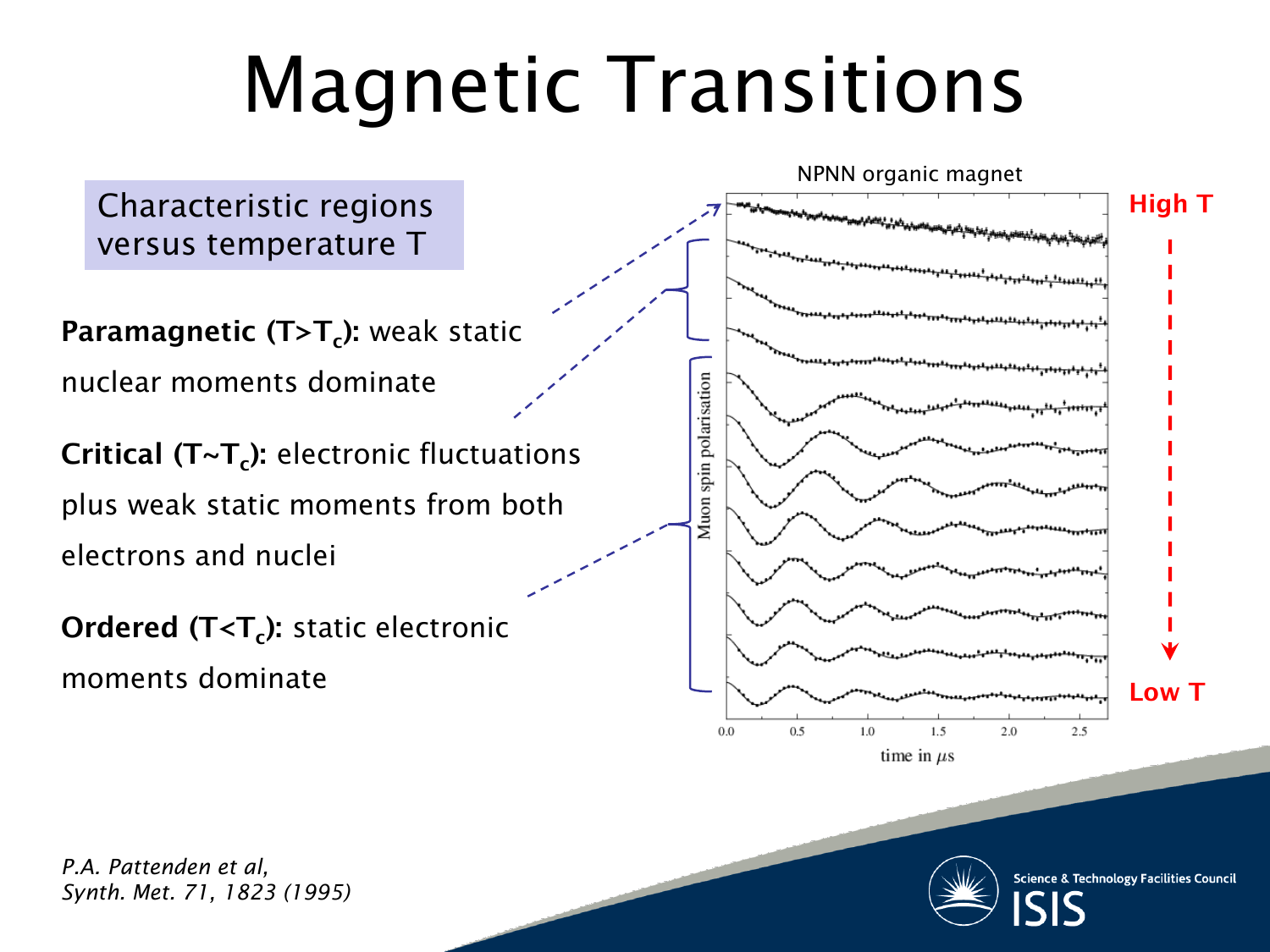# Simple Example

Single high symmetry

muon site

#### Local moment ferromagnet EuO

Nearly ideal example of a Heisenberg magnet



Εu

Ω

 $\circ$ 





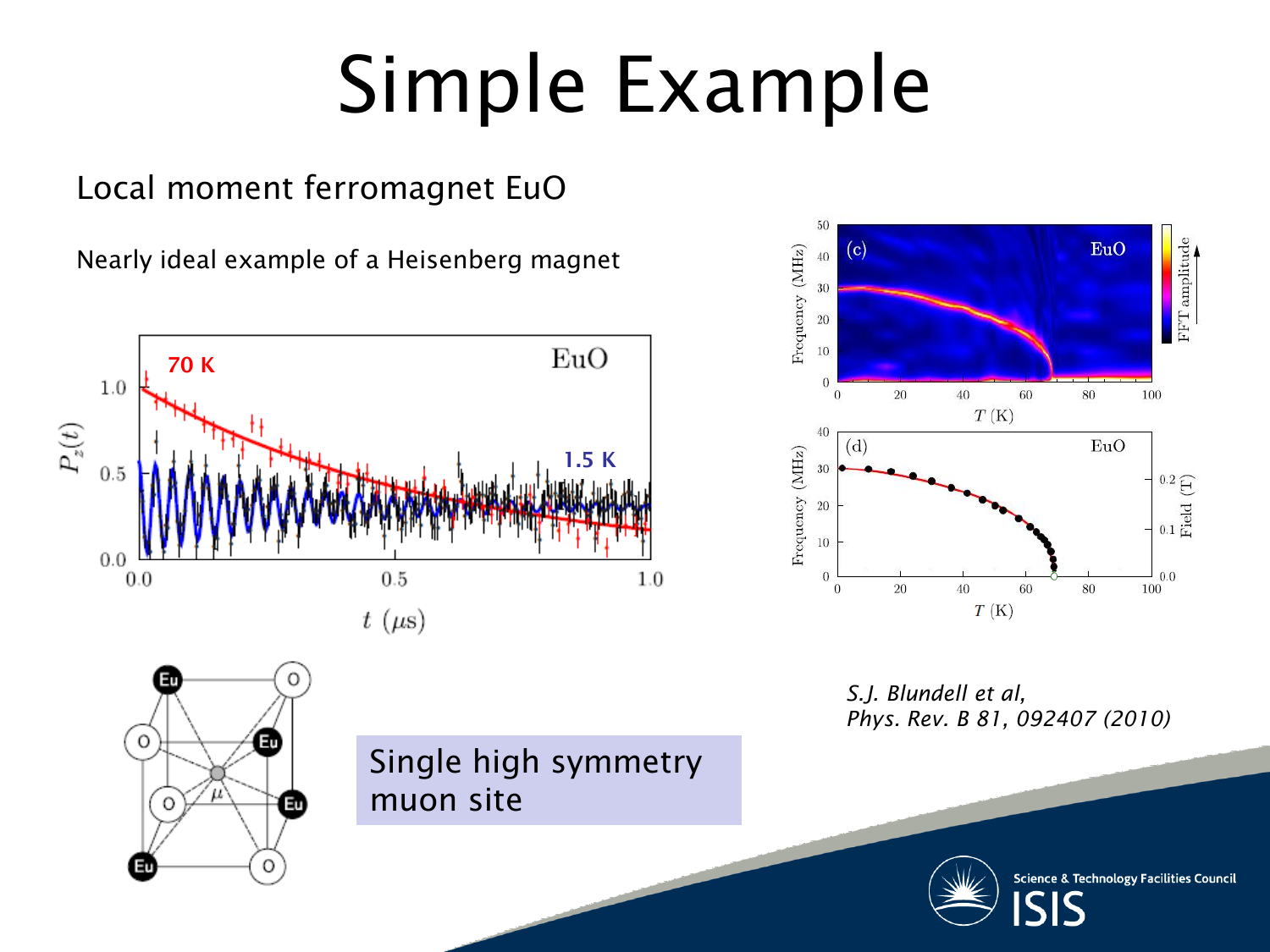#### Critical Behaviour

Precession frequency scales with the magnetic order parameter M which follows the power law scaling  $M \propto (T_N - T)^{\beta}$ 



Critical exponent  $\beta$  reflects the 'universality class' of the system

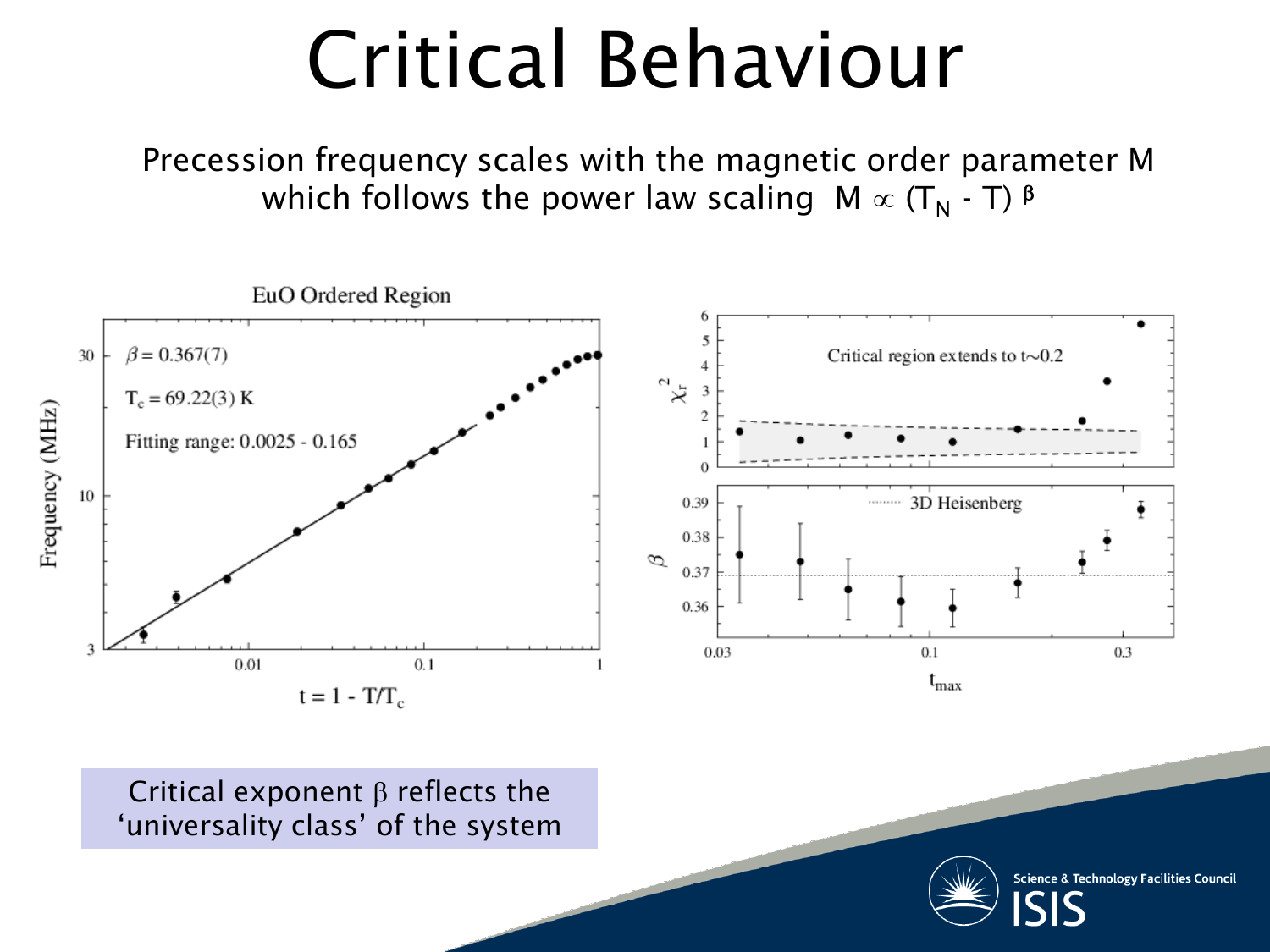## Exponents Obtainable by  $\mu$ SR



Can obtain the full critical exponents set just from  $\mu$ SR (in the ideal case)

*F.L. Pratt et al, Phys. Rev. Lett. 99, 017202 (2007)*

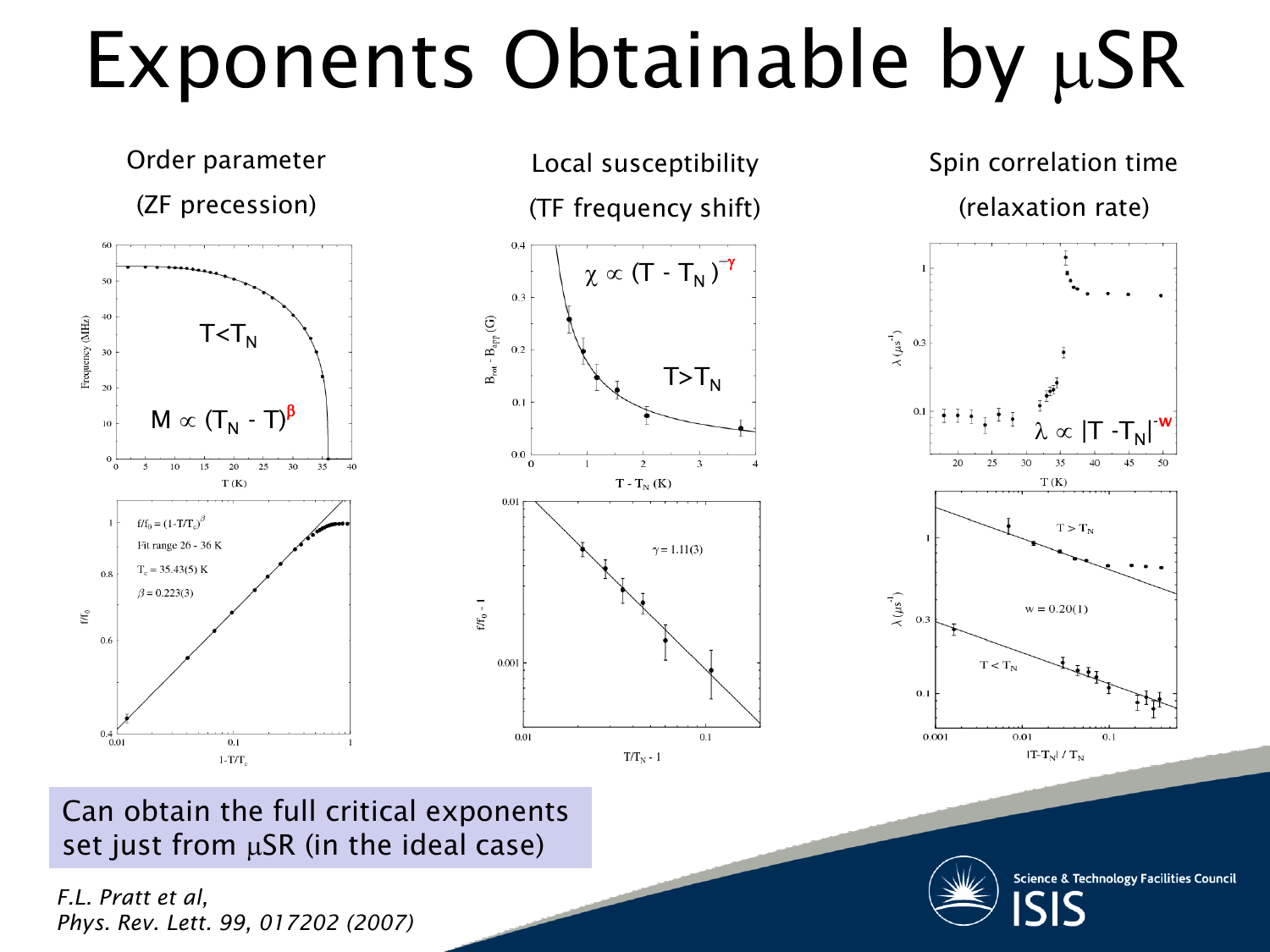## Multiple Sites & Complex Order

AgNiO<sub>2</sub>: a triangular lattice system with coupled charge and spin order



#### Six magnetically distinct sites

*T. Lancaster et al, Phys. Rev. Lett. 100, 017206 (2008)*

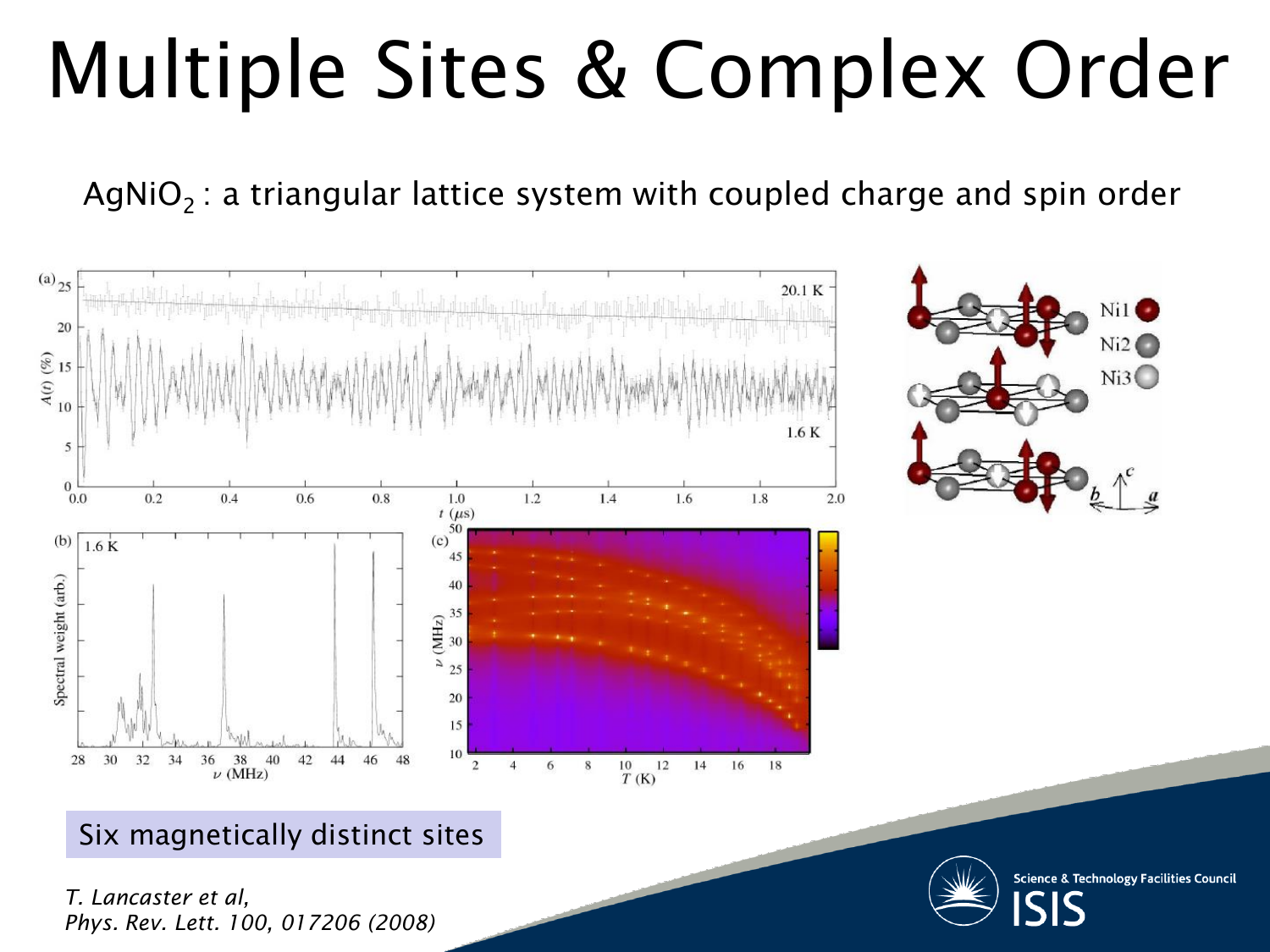#### Weak Moments

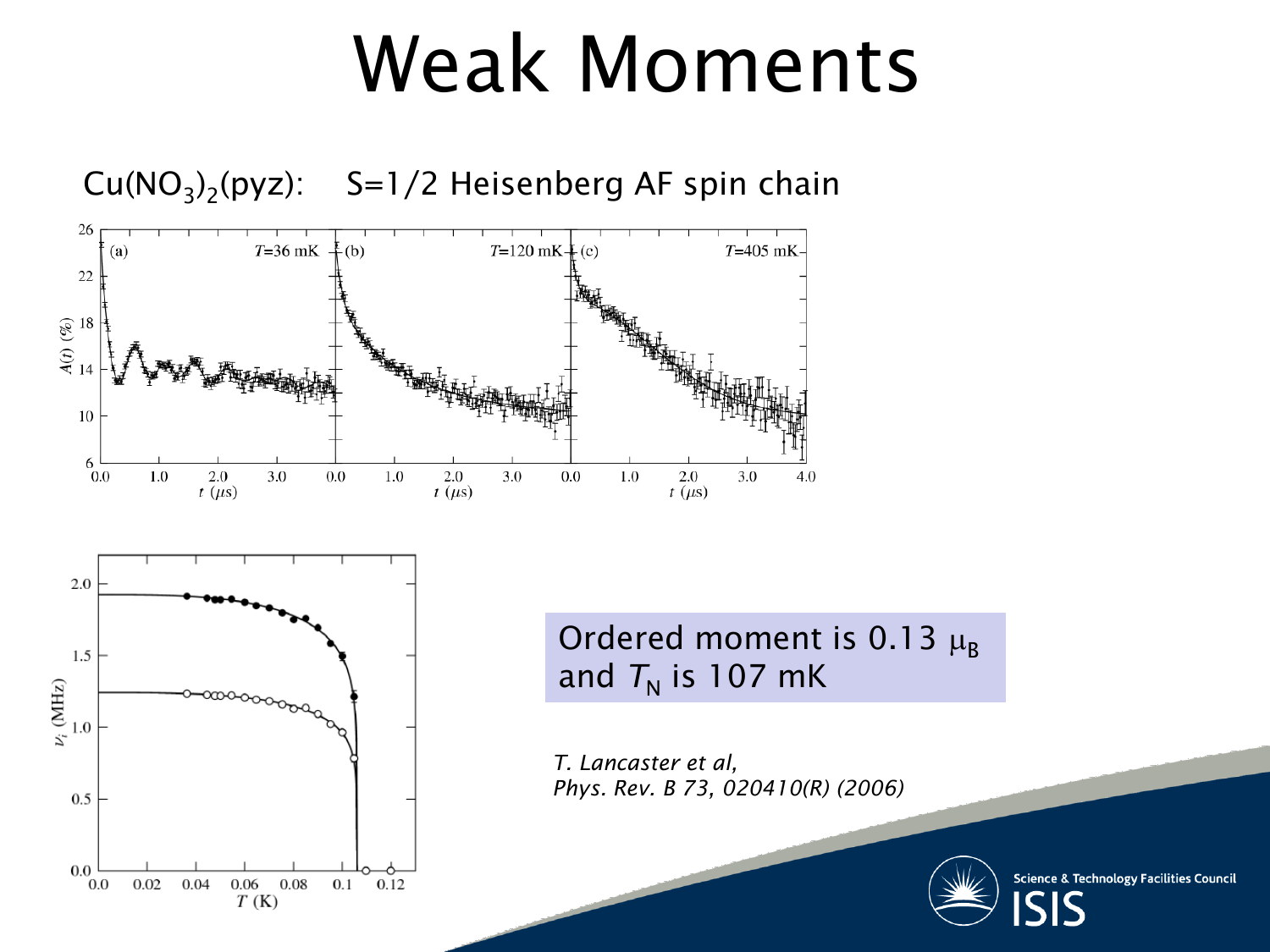## Repolarisation

For polycrystalline samples the time-averaged asymmetry drops to 1/3 when the sample is cooled into a static ordered state

This asymmetry can be recovered by applying a longitudinal field in the ordered state



$$
A_z(b) = \frac{3}{4} - \frac{1}{4b^2} + \frac{(b^2 - 1)^2}{8b^3} \log \left| \frac{b+1}{b-1} \right|
$$
  

$$
b = B/B_0
$$

Relative Asymmetry

 $1/3$ 

 $\mathbf{0}$ 

 $\overline{0}$ 

This provides an alternative estimate of the local field  $B_0$ 



**Science & Technology Facilities Council** 

 $\mathbf{1}$ 

 $T/T_c$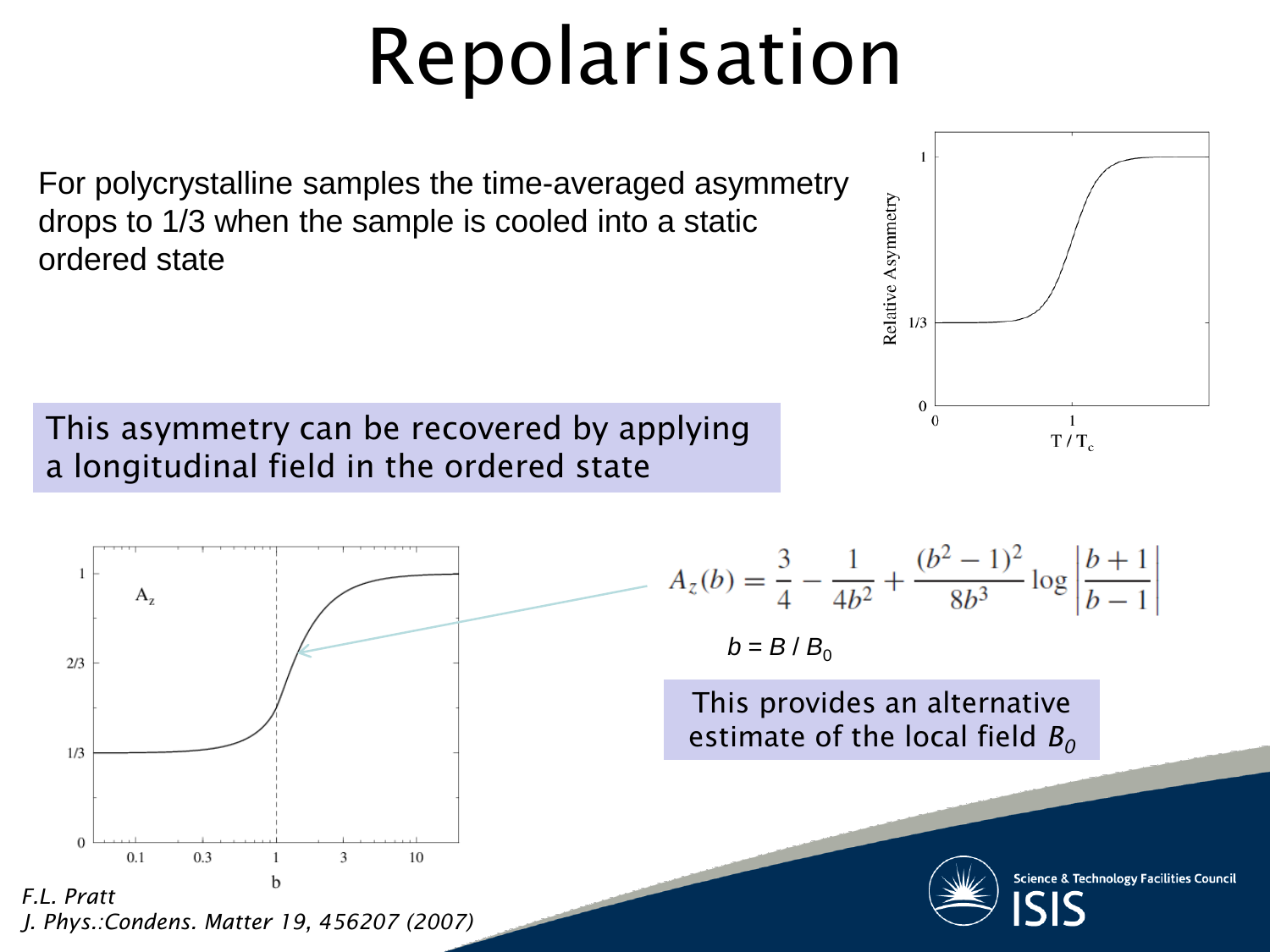# Spin Dynamics

Correlation function for local field fluctuations (simple relaxation model):

$$
\Phi(t) = \frac{\langle B(t)B(0)\rangle}{\langle [B(0)]^2\rangle} = e^{-\nu t}
$$

Fourier transform of  $\Phi(t)$  gives spectral density  $S(\omega)$ 

$$
S(\omega) = \frac{\nu}{\nu^2 + \omega^2}
$$

Muon spin relaxation rate  $\lambda \propto S(\omega)$ , where  $\omega \propto H$ , the applied magnetic field

Complex relaxation processes such as spin diffusion produce different forms for  $\Phi(t)$  and  $S(\omega)$